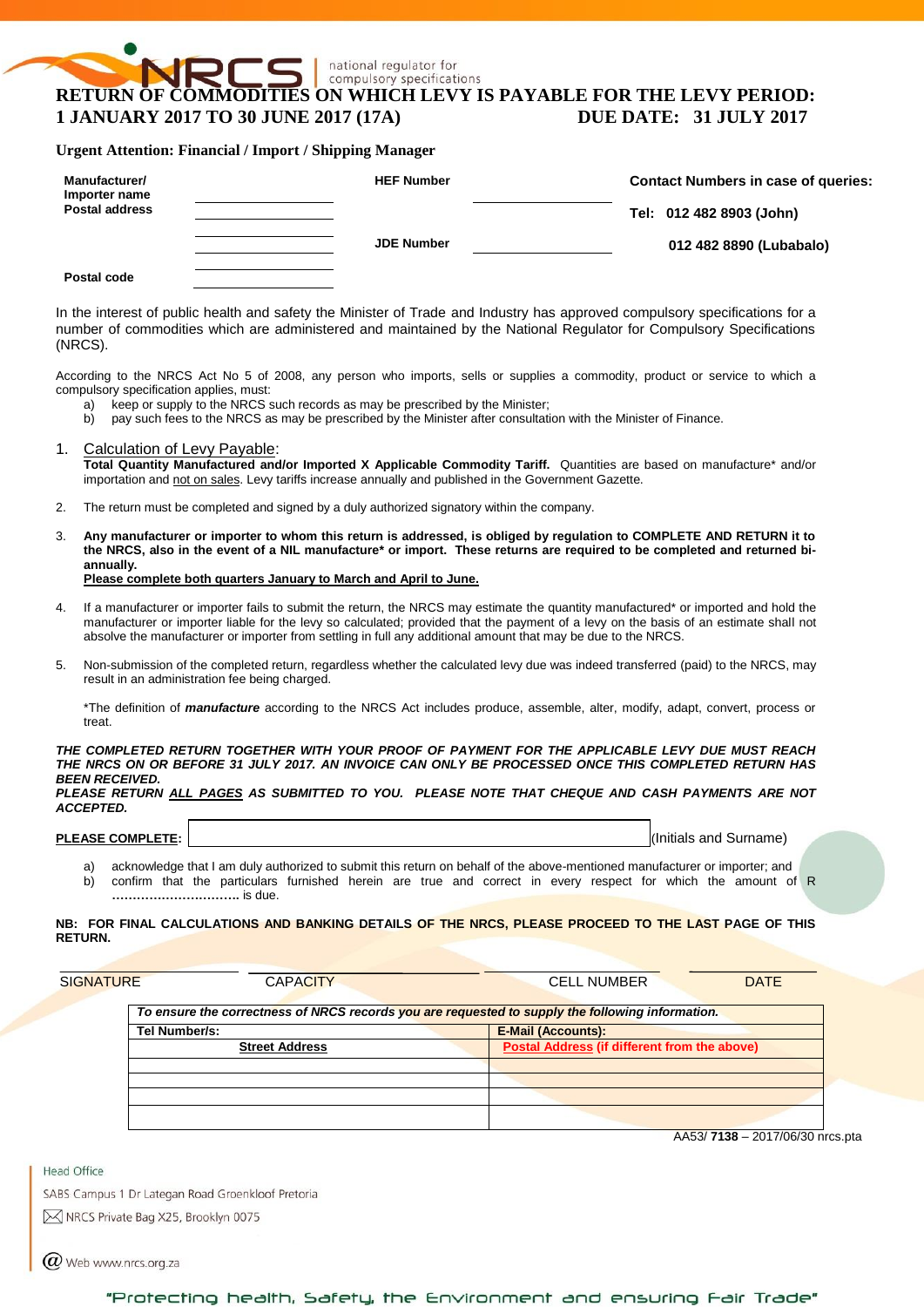## **FOODSTUFFS**

# **PLEASE NOTE: TOTAL QUANTITY TO BE ROUNDED OFF TO THE NEXT FULL UNIT**

| Code | Description of commodity                                                                         |           | Quantity<br>Manufactured<br>Jan to March | Quantity<br>Imported<br>Jan to March | Quantity<br>Manufactured<br>April to June | Quantity<br>Imported<br>April to June | <b>Total</b> | Unit     | <b>Tariff</b>          | Levy payable |  |
|------|--------------------------------------------------------------------------------------------------|-----------|------------------------------------------|--------------------------------------|-------------------------------------------|---------------------------------------|--------------|----------|------------------------|--------------|--|
| 5710 | Canned crustaceans - Imports                                                                     | (VC 8014) |                                          |                                      |                                           |                                       |              | 1 000 kg | R724,00                |              |  |
| 5711 | Canned fish and canned fish products (other than<br>fish paste) - Imports                        | (VC 8014) |                                          |                                      |                                           |                                       |              | 1 000 kg | <b>Sliding scale D</b> |              |  |
| 5712 | Canned fish and canned fish products (other than<br>$fish$ paste) – RSA products                 | (VC 8014) |                                          |                                      |                                           |                                       |              | 1 000 kg | <b>Sliding scale D</b> |              |  |
| 5714 | Canned marine molluscs (other than abalone)<br>$-$ Imports                                       | (VC 8014) |                                          |                                      |                                           |                                       |              | 1000 kg  | R657.00                |              |  |
| 5715 | Canned marine molluscs (other than abalone)<br>- RSA products                                    | (VC 8014) |                                          |                                      |                                           |                                       |              | 1 000 kg | R657.00                |              |  |
| 5716 | Canned meat and canned meat products - Imports                                                   | (VC 8019) |                                          |                                      |                                           |                                       |              | 1 000 kg | <b>Sliding scale A</b> |              |  |
| 5717 | Canned meat and canned meat products<br>$-$ RSA products                                         | (VC8019)  |                                          |                                      |                                           |                                       |              | 1 000 kg | <b>Sliding scale A</b> |              |  |
| 5719 | Fish paste - Imports                                                                             | (VC 8014) |                                          |                                      |                                           |                                       |              | 1 000 kg | R155.00                |              |  |
| 5720 | Fish paste - RSA products                                                                        | (VC 8014) |                                          |                                      |                                           |                                       |              | 1 000 kg | R155.00                |              |  |
| 5721 | Frozen fish and frozen fish products - Imports                                                   | (VC 8017) |                                          |                                      |                                           |                                       |              | 1 000 kg | <b>Sliding scale B</b> |              |  |
| 5722 | Frozen fish and frozen fish products - RSA products (VC 8017)                                    |           |                                          |                                      |                                           |                                       |              | 1 000 kg | <b>Sliding scale B</b> |              |  |
| 5725 | Frozen unpackaged (loose) fish and ungutted,<br>boxed fish - RSA products & Imports              | (VC 8017) |                                          |                                      |                                           |                                       |              | 1 000 kg | Sliding scale C        |              |  |
| 5727 | Frozen marine molluscs and frozen marine mollusc<br>products (other than mussels) - Imports      | (VC 8017) |                                          |                                      |                                           |                                       |              | 1 000 kg | R671.00                |              |  |
| 5728 | Frozen marine molluscs and frozen marine mollusc<br>products (other than mussels) – RSA products | (VC 8017) |                                          |                                      |                                           |                                       |              | 1 000 kg | R671.00                |              |  |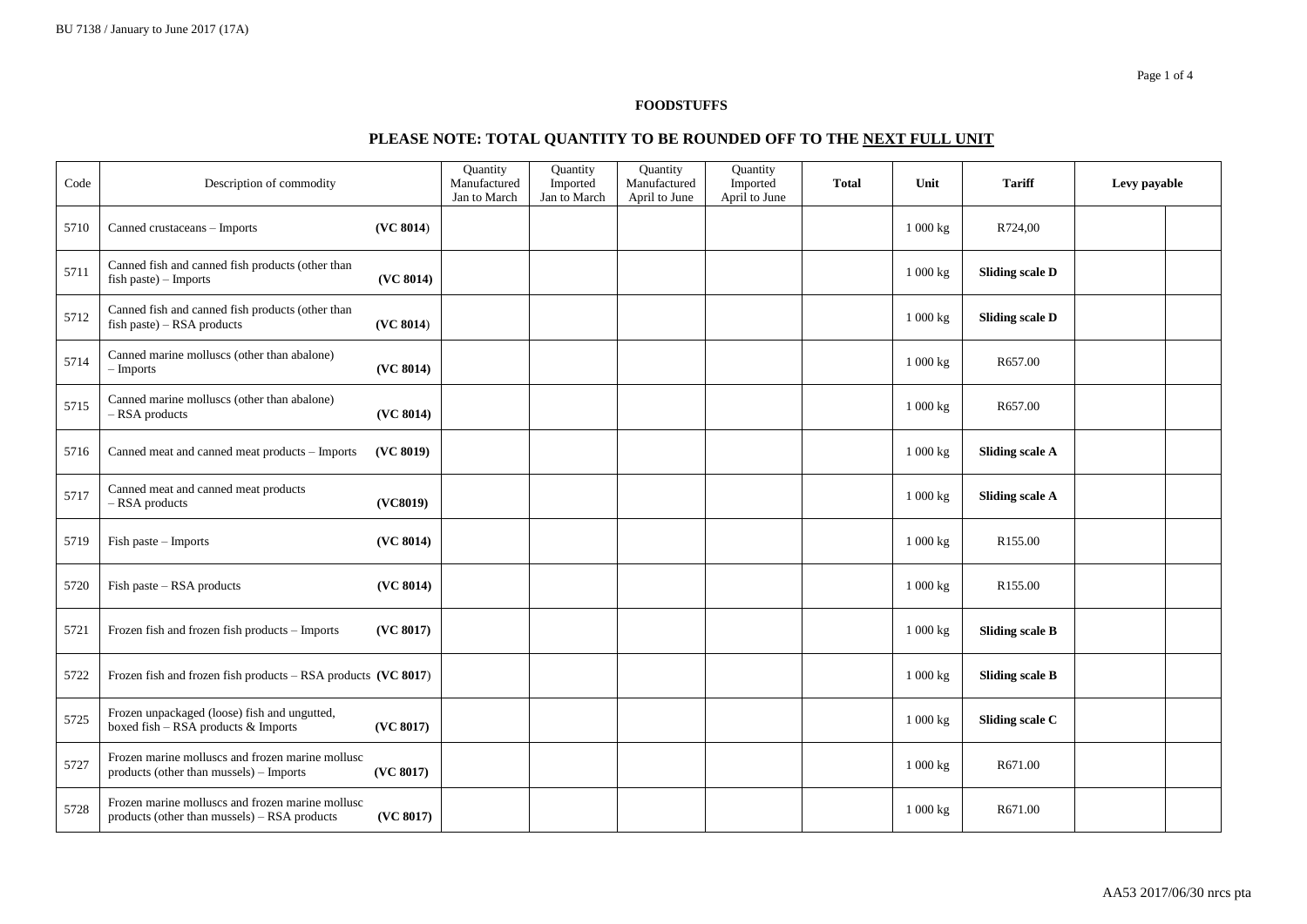| Code | Description of commodity                                         |           | Quantity<br>Manufactured<br>Jan to March | Quantity<br>Imported<br>Jan to March | Quantity<br>Manufactured<br>April to June | Quantity<br>Imported<br>April to June | <b>Total</b> | Unit                  | <b>Tariff</b>          | Levy payable |  |
|------|------------------------------------------------------------------|-----------|------------------------------------------|--------------------------------------|-------------------------------------------|---------------------------------------|--------------|-----------------------|------------------------|--------------|--|
| 5730 | Frozen rock lobster tails, leg and breast meat<br>-RSA products  | (VC 8020) |                                          |                                      |                                           |                                       |              | 10 kg                 | <b>Sliding scale G</b> |              |  |
| 5748 | Frozen rock lobster tails, leg and breast meat -<br>Imports      | (VC8020)  |                                          |                                      |                                           |                                       |              | 10 kg                 | <b>Sliding scale G</b> |              |  |
| 5734 | Frozen whole rock lobster, cooked and uncooked – RSA<br>products | (VC 8020) |                                          |                                      |                                           |                                       |              | 30 kg                 | <b>Sliding scale G</b> |              |  |
| 5749 | Frozen whole rock lobster, cooked and uncooked -<br>Imports      | (VC 8020) |                                          |                                      |                                           |                                       |              | 30 kg                 | <b>Sliding scale G</b> |              |  |
| 5736 | Smoked snoek - RSA products                                      | (VC 8021) |                                          |                                      |                                           |                                       |              | $1\ 000\ \mathrm{kg}$ | R222.00                |              |  |
| 5739 | Frozen shrimps, prawns and langoustines - Imports (VC 8031)      |           |                                          |                                      |                                           |                                       |              | 1 000 kg              | <b>Sliding scale E</b> |              |  |
| 5740 | Frozen shrimps, prawns and langoustines -<br>RSA products        | (VC 8031) |                                          |                                      |                                           |                                       |              | 1 000 kg              | <b>Sliding scale E</b> |              |  |
| 5741 | Frozen crabs - Imports                                           | (VC 8031) |                                          |                                      |                                           |                                       |              | 1 000 kg              | R148.00                |              |  |
| 5742 | Frozen crabs - RSA products                                      | (VC8031)  |                                          |                                      |                                           |                                       |              | 1 000 kg              | R148.00                |              |  |
| 5743 | Frozen cephalopods - RSA products                                | (VC 8017) |                                          |                                      |                                           |                                       |              | $1\ 000\ \mathrm{kg}$ | <b>Sliding scale F</b> |              |  |
| 5744 | Frozen cephalopods - Imports                                     | (VC 8017) |                                          |                                      |                                           |                                       |              | 1 000 kg              | <b>Sliding scale F</b> |              |  |
| 5745 | Frozen mussels - Imports                                         | (VC 8017) |                                          |                                      |                                           |                                       |              | $1\ 000$ kg           | <b>Sliding scale H</b> |              |  |
| 5746 | Frozen mussels - RSA products                                    | (VC 8017) |                                          |                                      |                                           |                                       |              | $1\ 000$ kg           | <b>Sliding scale H</b> |              |  |
| 5751 | Canned abalone - Imports                                         | (VC 8014) |                                          |                                      |                                           |                                       |              | 1 000 kg              | R897.00                |              |  |
| 5752 | Canned abalone - RSA products                                    | (VC 8014) |                                          |                                      |                                           |                                       |              | 1 000 kg              | R897.00                |              |  |
| 5753 | Live Aquacultured Abalone                                        | (VC 9001) |                                          |                                      |                                           |                                       |              | 1000kg                | R433.00                |              |  |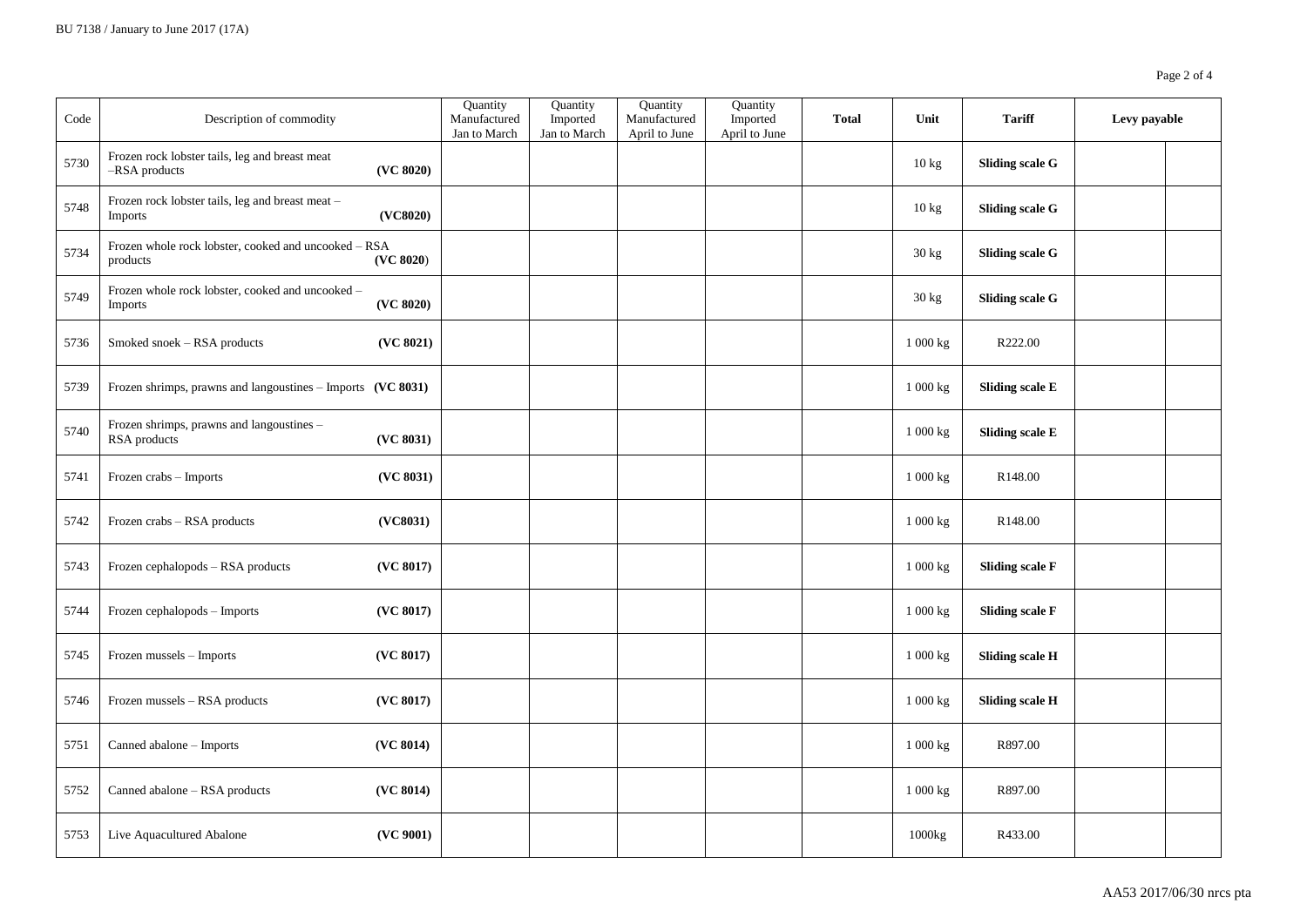# **SLIDING SCALES – A TO H TARIFFS PER UNIT PLEASE NOTE: TOTAL QUANTITY TO BE ROUNDED OFF TO THE NEXT FULL UNIT.**

|                                              | CEANS ROLL, TOTAL QUARTER TO BE NOURBED OFF TO THE REAL FUEL URIL. |
|----------------------------------------------|--------------------------------------------------------------------|
| <b>SLIDING SCALE A</b>                       | <b>SLIDING SCALE B</b>                                             |
|                                              |                                                                    |
| R766,00 per unit for 1st ten (10) units;     | R694,00 per unit for 1st ten $(10)$ units;                         |
| R222,00 per unit for 11th to 60th unit;      | R158,00 per unit for 11th to 60th unit;                            |
| R196,00 per unit for 61st to 1 000th unit;   | R 39,30 per unit for 61st to 560th unit;                           |
| R 94,00 per unit for each subsequent unit.   | R 24,40 per unit for 561st to 2 560th unit;                        |
|                                              | R 17,00 per unit for each subsequent unit.                         |
|                                              |                                                                    |
| 1 Unit = $1000 \text{ kg}$                   | 1 Unit = $1\ 000\ kg$                                              |
|                                              |                                                                    |
| <b>SLIDING SCALE C</b>                       | <b>SLIDING SCALE D</b>                                             |
|                                              |                                                                    |
| $R414,00$ per unit for 1st ten $(10)$ units; | R750,00 per unit for 1st ten (10) units;                           |
| R 94,00 per unit for 11th to 60th unit;      | R313,00 per unit for 11th to 60th unit;                            |
| R 22,30 per unit for 61st to 560th unit;     | R 85,00 per unit for 61st to 560th unit;                           |
| R 14,85 per unit for 561st to 2 560th unit;  | R 56,20 per unit for each subsequent unit.                         |
| R 10,15 per unit for each subsequent unit.   |                                                                    |
|                                              |                                                                    |
| 1 Unit = $1000 \text{ kg}$                   | 1 Unit = $1000 \text{ kg}$                                         |
| <b>SLIDING SCALE E</b>                       | <b>SLIDING SCALE F</b>                                             |
|                                              |                                                                    |
| R1 055,00 per unit for 1st two (2) units;    | R700,00 per unit for 1st ten (10) units;                           |
| R942,00 per unit for 3rd to 12th unit;       | R135,00 per unit for each subsequent unit.                         |
| R264,00 per unit for each subsequent unit.   |                                                                    |
|                                              |                                                                    |
| 1 Unit = $1000 \text{ kg}$                   | 1 Unit = $1000 kg$                                                 |
| <b>SLIDING SCALE G</b>                       | <b>SLIDING SCALE H</b>                                             |
|                                              |                                                                    |
| R308,00 per unit for 1st ten (10) units;     | R631,00 per unit for 1st twenty (20) units;                        |
| R 13,50 per unit for each subsequent unit.   | R246,00 per unit for each subsequent unit.                         |
|                                              |                                                                    |
|                                              |                                                                    |
| 1 Unit = $10$ kg or 30 kg                    | 1 Unit = $1000 \text{ kg}$                                         |
|                                              |                                                                    |
|                                              |                                                                    |

Page 4 of 4